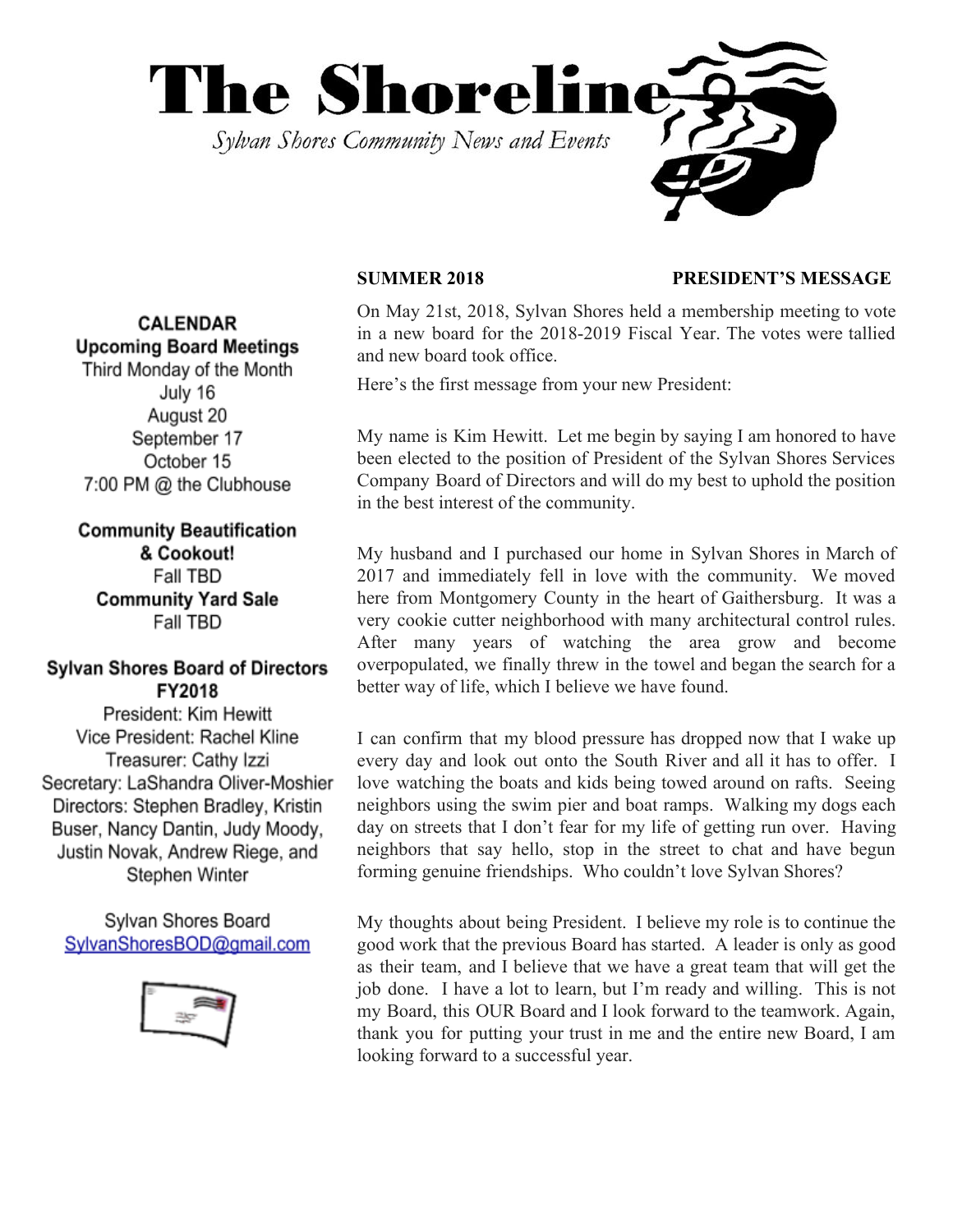

# **NEW BOARD IN TOWN Officers**

President, Kim Hewitt

Vice President, Rachel Kline: In Sylvan Shores almost 5 years. I love crossing the Riva bridge and turning into our eclectic and quirky neighborhood. Love the small community vibe, yet only 5 minutes from 'civilization' (that means Target, Giant & Bed, Bath & Beyond!). Oh... and access to the South River. Nothing beats that. Nothing.

Treasurer, Cathy Izzi: in Sylvan Shores 35 years Favorite things: Open spaces, parks, parkways, and water access for all.

Secretary, LaShandra Oliver-Moshier: I've lived in Sylvan Shores since 2014. My husband and I felt like we hit the lottery when we found a spot here to rent… With the opportunity to drop our kayaks in right off of our shores, buying our home 2 years later was a no-brainer.

## **Directors**

Stephen Bradley: "Steve Bradley here. Back in 1979 I called my dad. I found a cute cottage. The foundation is just a cinder block crawl. The windows are old and wooden some nailed shut. The only heat is an oil burner in one room that is nailed to the floor. BUT I walked down the boat ramp to this beautiful South River and there was a blue claw crab. He said you can always put in new windows."

Nancy Dantin: "What I love about this community is the people and the boundless wildlife."

Justin Novak: Time in Sylvan Shores: Almost 4 years Favorite thing about the neighborhood: "I love the water access, but my favorite thing is the mix of families with so many kids going to South River schools together."

Andrew Riege Stephen Winter Judy Moody Kristin Buser



# **FREE FIREWOOD -- WITH A CATCH**

A chestnut oak was removed from community property known as Parkway A, down by the beach. Parkway A is the strip of green space stretching from Riva Road down to the South River. The service we used hauled away the branch debris, but left slices of tree trunk down by the beach. These slices are mostly cut into fireplace lengths, though they are thick and need splitting. Any community resident who is willing to do the work (hence, the catch) of hauling the wood out of there is welcome to take this oak wood home for personal use. Like they say, warms you twice . . .

## **NEIGHBORS NEEDED**

The grounds and parkways committee is tasked with managing Sylvan Shores land around the neighborhood. They are currently working to BEAUTIFY some spaces and are interested in your extra vegetation! Do you have extra plans in your yard you'd like to have dug up or wouldn't mind being put to good use around the neighborhood? Please send us an email and let us know! ([SylvanShoresBod@gmail.com\)](mailto:SylvanShoresBod@gmail.com)

We also have great interest in holding some community-building activities. Community yard sale, a 2nd clean up day, community paddle and cookout, and more! If you have interest in being part of putting on these activities, please email the board so we can put you in touch with the right people!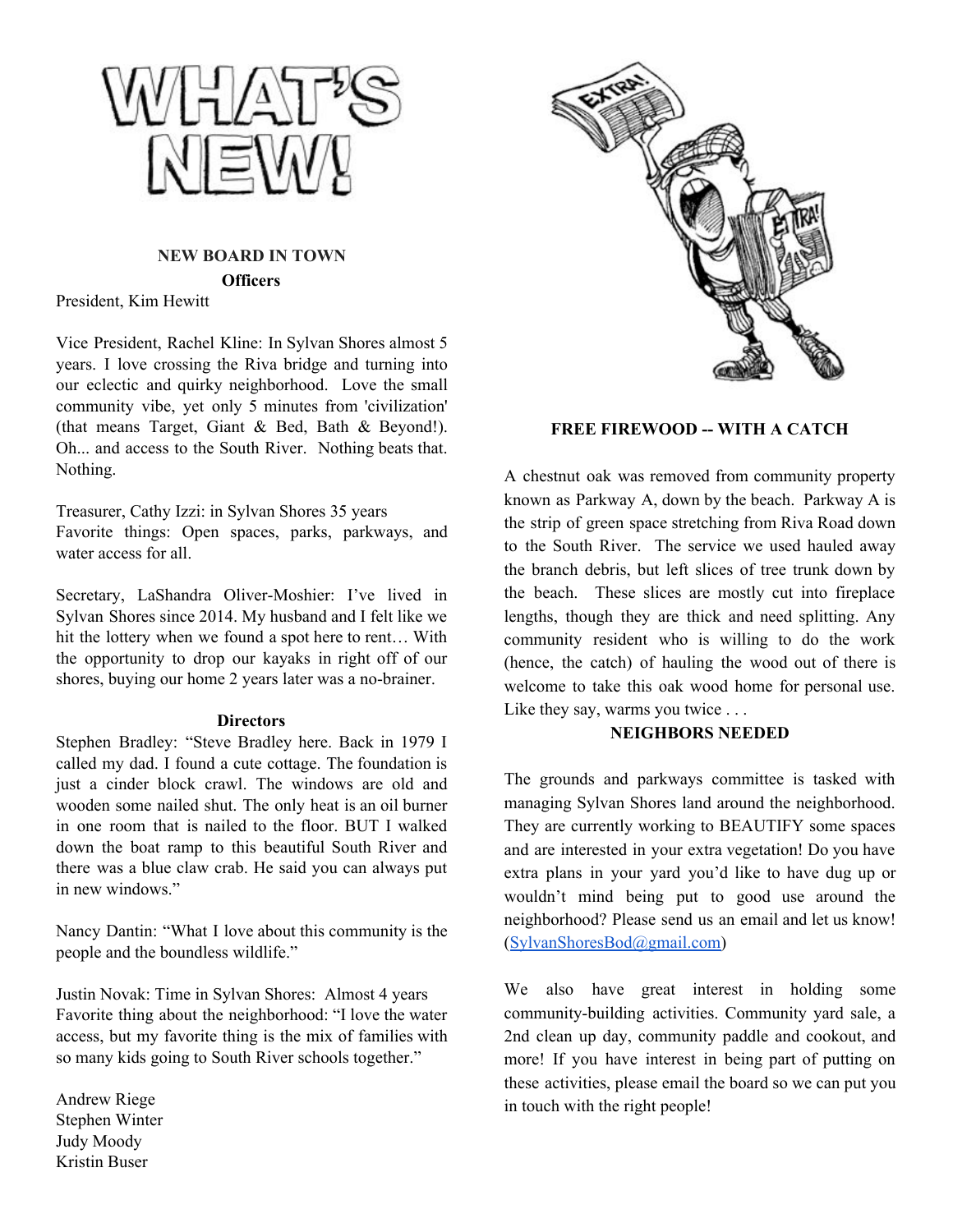### **LOCK IT UP!**

Summer is here, which means more people out and about, potentially with prying eyes. There is always a potential for theft, even in the safest of neighborhoods. We want to remind all neighbors to keep their belongings secure. Lock up bikes and boats. Shut and lock your sheds. Most importantly, if you see something, say something.

# **CALL FOR ARTICLES**

With all the new energy joining the board this year, we look forward to offering more exciting community updates in our newsletters, on the Facebook page, (Facebook.com/SSRiva), and on our beautiful website (SylvanShoresRiva.com). However, we can't know what's going on if you don't tell us. We are always looking for stories and features for future newsletters, as well as pictures and posts for the Facebook page and website. Not a writer, but have ideas? We can work with that. Something in particular you'd like to see? We're all ears! Anyone with interest in helping with future newsletters or information they would like to include in future issues, please send an email to [SylvanShoresBOD@gmail.com](mailto:SylvanShoresBOD@gmail.com). If you haven't checked out the website or Facebook page, go check them out, give us a like, and drop us a line to let us know what you think. Don't forget to share with your neighbors!

## **KEEP IN TOUCH!**

Have you joined our community email list? From time-to-time, the board will send an email out to the community with important information, meeting announcements, agenda, and more. In the last few months, we've sent meeting minutes and a mosquito spraying announcement. If you'd like to be added to this list, please email the board and let us know.





#### **COMMUNITY CLEAN-UP AND COOKOUT**

Kudos to Bev MacWilliams on her amazing work organizing the neighborhood cleanup day Saturday, April 14th. We had 15-20 neighbors turn out at the Ballfield to work on cleaning up the area. Neighbors raked leaves, cut vines from trees, cleaned up trash, all while socializing and getting to know one another. One neighbor provided new plants for the clubhouse entrance. Dan Anthony provided burger and hotdog grilling services and Marge Farnan helped with food set up in the clubhouse. Maybe we'll do it again in the fall!

#### **SYLVAN SHORES WINS AWARD**

Our community was recently recognized for its contribution to the health of the South River because of our new Stormwater Management system. The American Council of Engineering Companies' (ACEC) annual Engineering Excellence Awards (EEA) competition recognizes engineering firms for projects that demonstrate an exceptional degree of innovation, complexity, achievement and value. The Sylvan Shores stormwater project was one of the nine projects in the State of Maryland to receive an ACEC honor award this year. The stormwater facilities that have been constructed are projected to remove an estimated 44.60 pounds of nitrogen, 4.97 pounds of phosphorus, and 4,300 pounds of suspended solids from stormwater runoff annually that would have otherwise entered the South River.

Congratulations!